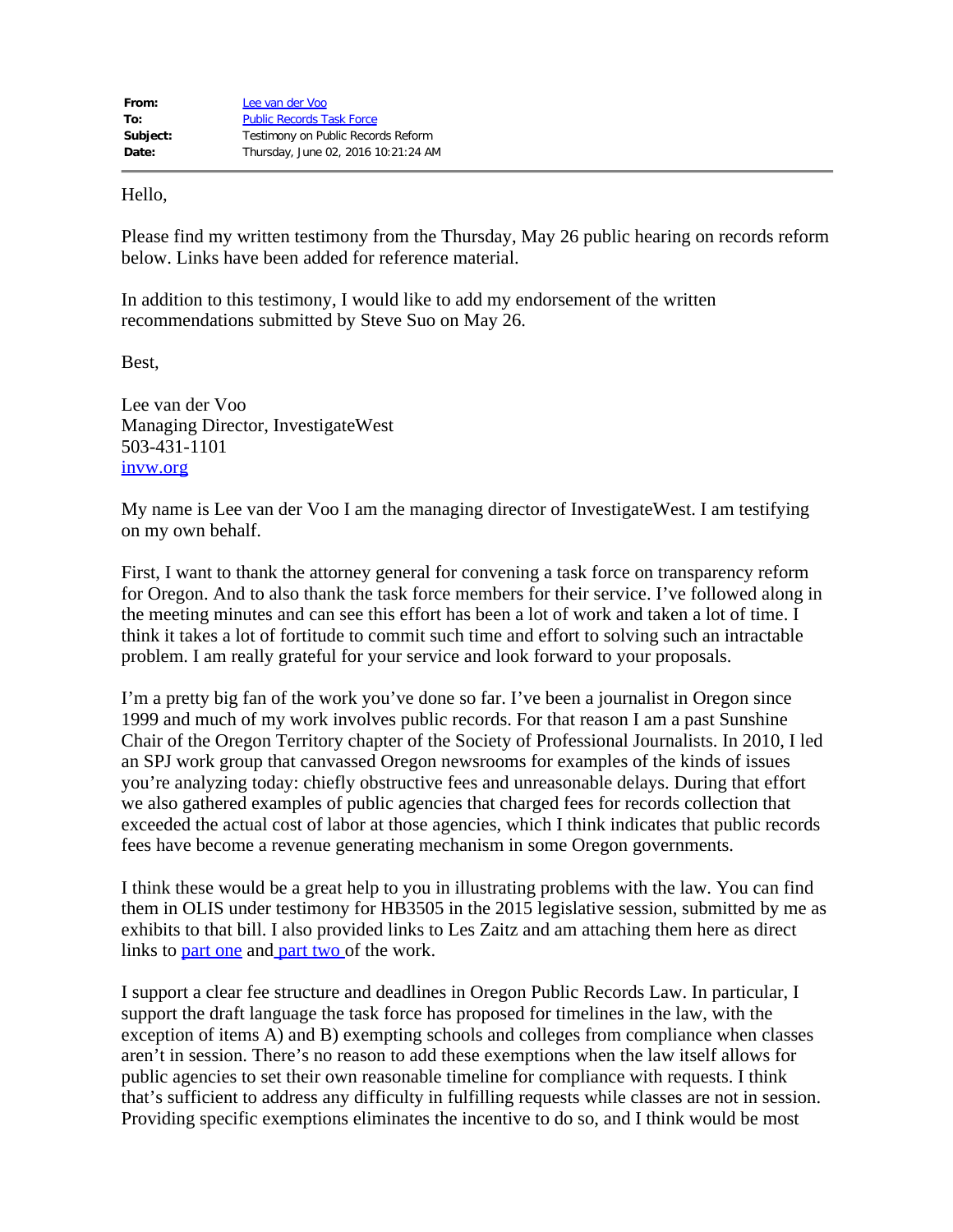detrimental to parents seeking information about school facilities for children.

I enthusiastically support the reorganization of the more than 550 exemptions of the law. I think it's a matter of practicality to reorganize this law so that we can begin to understand it, and so that public employees can have an easier time complying with it. Right now the way this law is organized creates a lot of confusion that stymies efforts to comply with its intent which I believe is openness and transparency. We have public employees facing felonies in Oregon for failing to comply with certain elements of the law. I think that's triggering a lot of knee-jerk denials and requests for legal assistance that increase costs. A clearer, more organized law would reduce those problems.

Lastly, I support the task force's efforts to categorize exemptions and to develop a public interest statement identifying the purpose of the law. I think those two efforts are likely to foster greater stewardship of the public interest in transparency as more exemptions are proposed. I want to emphasize how important I think it is that the task force provide, in law, some guidance to future legislators in dealing with future exemptions. I also think that examining current exemptions to see how they fit with the four areas of exemption is fantastic work that allows us to see what protections these exemptions really offer, and when they run counter to the public interest in transparency.

And now I want to talk about something that is near and dear to me that the task force has not yet addressed: access to open data. Oregon does not have a functional open data law. That means Oregon lags behind at least 10 states that do have open data laws, and behind the United States government and a number of county and city governments with open data laws, including the city of Portland. (A list of state open data laws is available [here](http://www.ncsl.org/research/telecommunications-and-information-technology/open-data-legislation.aspx), courtesy of the National Conference of State Legislatures. A nationwide [map of all open data polices](https://sunlightfoundation.com/policy/opendatamap/) can be found on the Sunlight Foundation website.)

To quote from the National Conference of State Legislatures: "Open data legislation aims to make nonconfidential government data available for public use in a format that is easily accessible. Open data formats allow government information to be combined, analyzed or presented in new ways by citizens, businesses and other organizations." For example, open data locally underpins the PDX Bus transit app, and apps about restaurant inspections, public art, and disaster preparedness.

Oregon Public Records Law theoretically guarantees Oregonians access to machine readable or electronic data under ORS 192.440(3)[1]. That law reads, "If the public record is maintained in a machine readable or electronic form, the custodian shall provide a copy of the public record in the form requested, if available." That means if you've got something in a database, and someone asks for it that way, or in a machine-readable format, you have to release it as requested.

But that's not how it plays out in Oregon.

Since 1987 Oregon's open data law has been subject to a balancing test that derives from an Attorney General opinion letter written in 1987 after a dispute over tax data. It's called the Kenney letter, or Letter of Advice (OP-6126), dated June 1, 1987. At the time of its writing, Jim Kenney was a supervisor of the Urban-Renewal Section at the Oregon Department of Revenue. The issue that presented itself to him at the time was whether appraisal data managed by the Lane County Department of Assessment and Taxation was a public record.